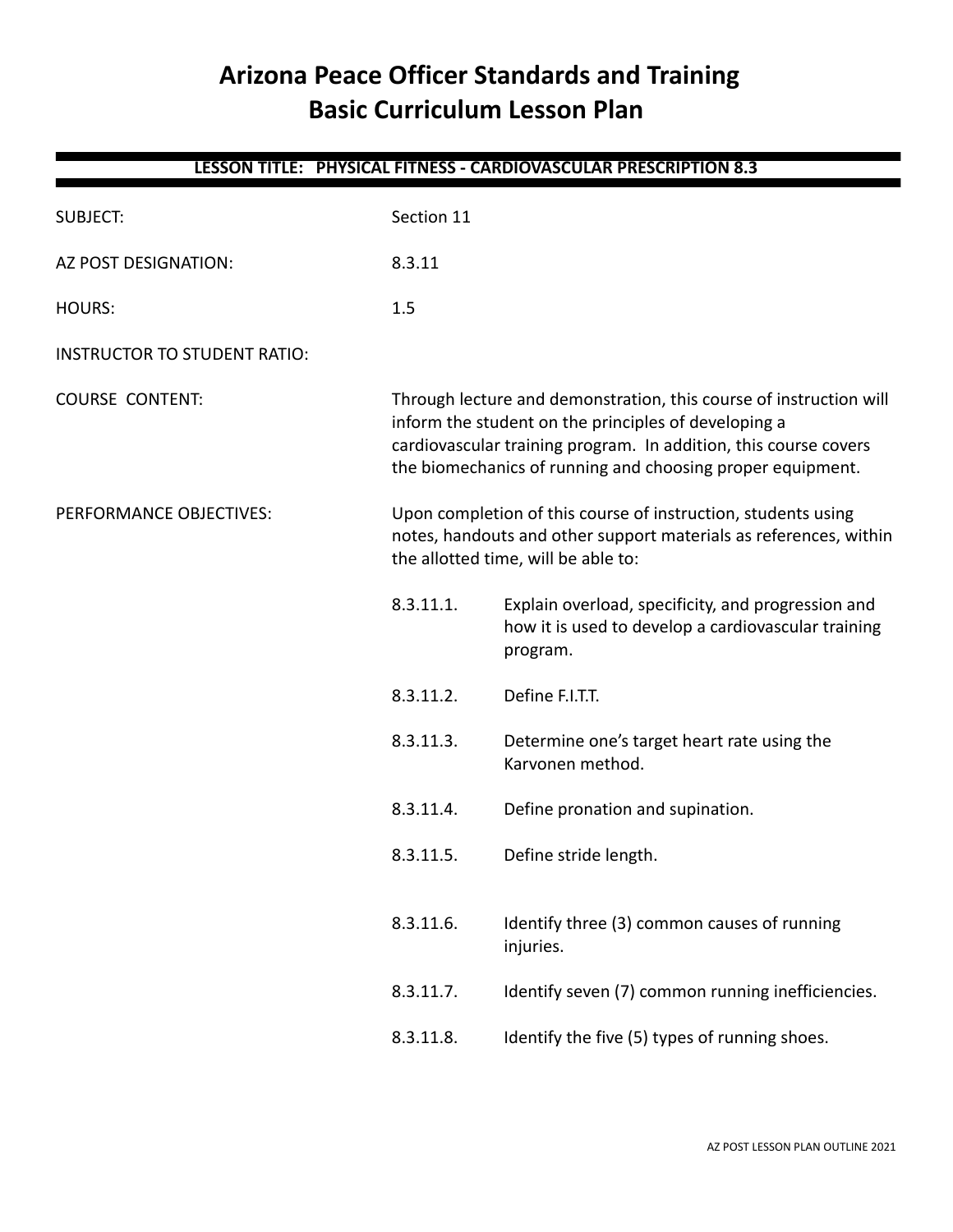| DATE FIRST PREPARED:                       | January 2003                                                                                                                                                                                                             |                                             |  |
|--------------------------------------------|--------------------------------------------------------------------------------------------------------------------------------------------------------------------------------------------------------------------------|---------------------------------------------|--|
| PREPARED BY:<br><b>REVIEWED - REVISED:</b> | Lt. Angela Kwan, Phoenix P.D.                                                                                                                                                                                            |                                             |  |
| <b>REVIEWED - REVISED:</b>                 | Lt. Angela Kwan, Phoenix P.D.<br>Lt. Angela Kwan, Phoenix P.D.                                                                                                                                                           | DATE: February 2004<br>DATE: September 2008 |  |
| <b>REVIEWED - REVISED:</b>                 | AZPOST (DocX)                                                                                                                                                                                                            | DATE: April 2022                            |  |
| <b>REVIEWED - REVISED:</b>                 |                                                                                                                                                                                                                          | DATE:                                       |  |
| REVIEWED - REVISED:                        |                                                                                                                                                                                                                          | DATE:                                       |  |
| <b>REVIEWED - REVISED:</b>                 |                                                                                                                                                                                                                          | DATE:                                       |  |
| AZ POST - APPROVAL:                        | <b>Richard Watling</b>                                                                                                                                                                                                   | DATE: September 2008                        |  |
| AZ POST - APPROVAL:                        | Lori Wait                                                                                                                                                                                                                | DATE: April 2022                            |  |
| LIST ANY PREREQUISITES:                    |                                                                                                                                                                                                                          |                                             |  |
| <b>LEAD INSTRUCTOR:</b>                    |                                                                                                                                                                                                                          |                                             |  |
| BACK-UP INSTRUCTOR(S):                     |                                                                                                                                                                                                                          |                                             |  |
| <b>INSTRUCTOR REFERENCES:</b>              | Physical Fitness Specialist Course Manual compiled by the Cooper<br>Institute of Aerobic Research, Dallas, Texas. Revised 2007.<br>Running Injury Free, Joe Ellis and Joe Henderson, published by<br>Rodale Press 1994.  |                                             |  |
| <b>CLASS LEVEL:</b>                        | Instructor                                                                                                                                                                                                               |                                             |  |
| <b>TRAINING AIDS:</b>                      | Computer-aided slides on PowerPoint software, computer and<br>projector or overhead projector, treadmill or running track,<br>handouts and demonstration shoes.                                                          |                                             |  |
| <b>INSTRUCTIONAL STRATEGY:</b>             | Instructional objectives will be obtained through the use of<br>lecture, reading assignments, instructor demonstration and group<br>participation.                                                                       |                                             |  |
| <b>SUCCESS CRITERIA:</b>                   | Success in this functional area will be demonstrated through the<br>attainment of a 100% passing grade on a written objective<br>examination comprised of multiple choice, true/false, and/or<br>short answer questions. |                                             |  |
| <b>COMPUTER FILE NAME:</b>                 | 8.3.11 Sec 11 Cardiovascular Prescription                                                                                                                                                                                |                                             |  |
| DATE RELEASED TO THE SHARE FILE:           | May 27, 2022                                                                                                                                                                                                             |                                             |  |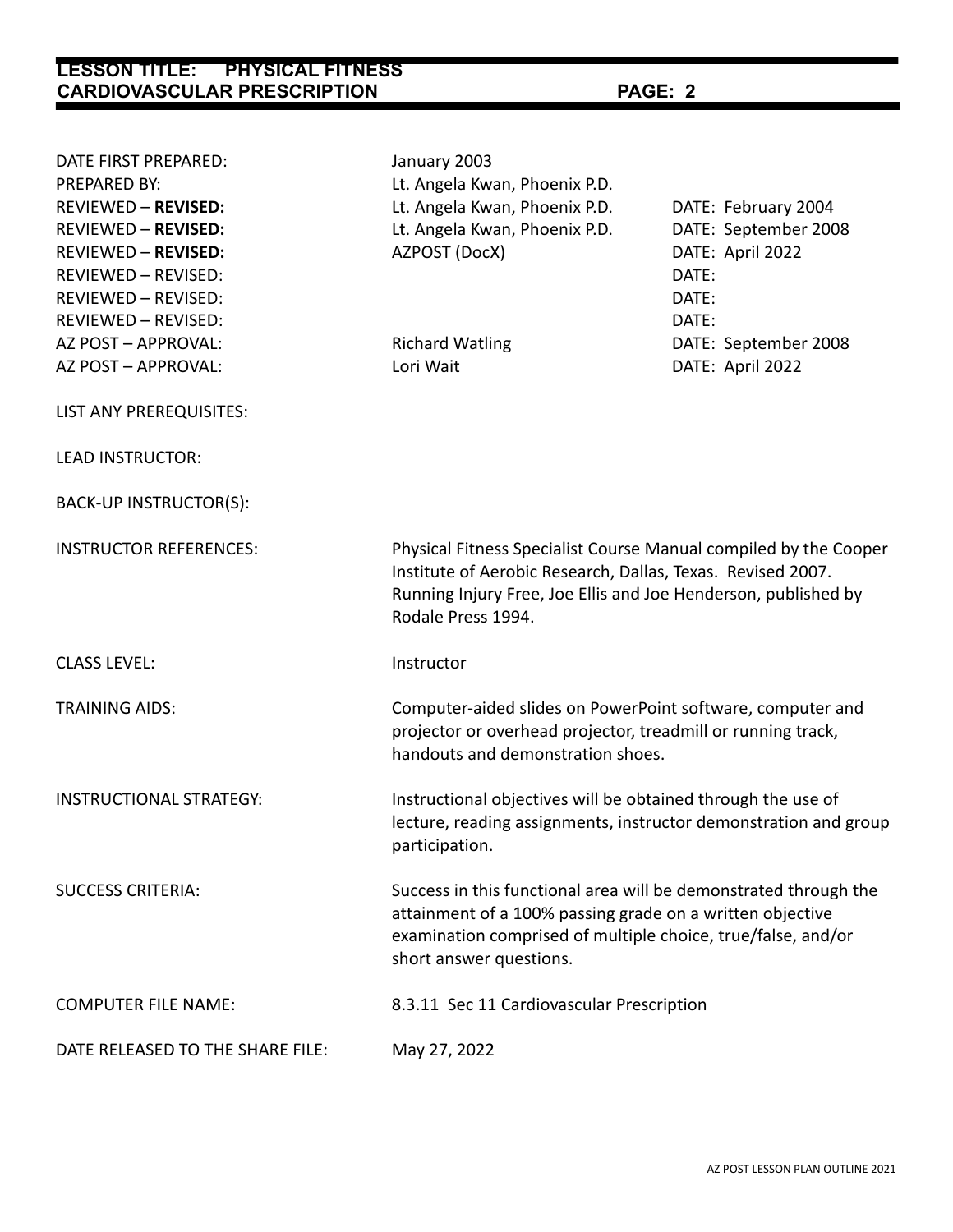### **I. INTRODUCTION**

- A. Instructor(s) (self) introduction.
- B. Preview of performance objectives.
	- 1. Ask students if they participated in a running race.
	- 2. Ask what types of activities are considered aerobic.
	- 3. Ask who has joined the NRA club after the academy? (Never Run Again club)
	- 4. Why is cardiovascular training important in law enforcement?

#### **II. PRINCIPLES OF TRAINING P. O. 8.3.11.1**

- A. Overload.
	- 1. Perform more work than before.
	- 2. Increase frequency, duration, and intensity.
- B. Specificity.
	- 1. Train according to a goal.
	- 2. Relevant modes. (Modes are methods of training; running, hiking, swimming, cycling.)

### C. Progression.

- 1. Increase overload gradually.
- 2. Prevent injury and unsatisfactory results.
- D. F.I.T.T. There are four components to cardiovascular prescription.

**P. O. 8.3.11.2**

- 1. Frequency how often.\*\*
- 2. Intensity how hard.\*\*
- 3. Time (duration) how long. $**$
- 4. Type (mode) what kind of activity.

*INSTRUCTOR NOTE: do not attempt to increase more than two components at a time. For example: if the* AZ POST LESSON PLAN OUTLINE 2021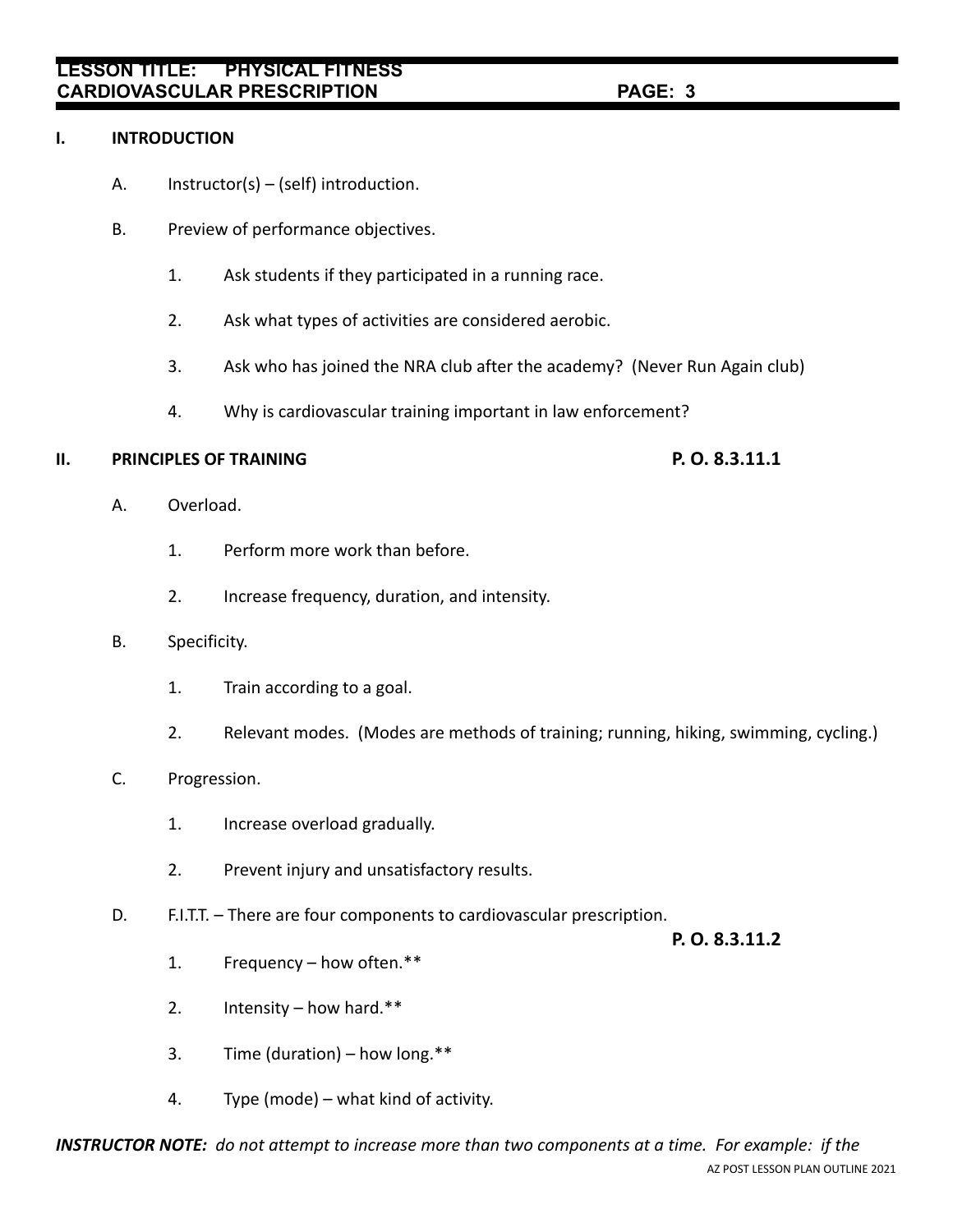*subject is training at 60%, 30 mins, 4 times a week, then increase either intensity and duration or duration and frequency, etc. Do not increase all three.*

- E. Three criteria for aerobic activity. (What energy system is used in aerobic activity?)
	- 1. Utilize large muscle groups.
	- 2. Utilize large amounts of oxygen.
	- 3. Perform continuously.
- F. Calculate heart rate Karvonen Method. **P. O. 8.3.11.3**
	- 1. Subtract your age from "220". (max HR). (Show example on the board.)
	- 2. Take your max HR and subtract your resting HR and then multiply by 60%.
	- 3. Add your resting HR back in and this is your target heart rate at 60%.
	- 4. Redo this formula for 80% to give you a target range between 60% and 80%.
- G. Measure target heart rate during exercise.
	- 1. Warm up. Do not confuse this with 3- minute step test which measures heart rate recovery.)
	- 2. Proceed with conditioning period.
	- 3. At the level of perceived intensity stop and locate the pulse on the wrist or neck.
	- 4. Count beats for 10 seconds.
	- 5. Multiply by 6.

*INSTRUCTOR NOTE: Although there are many cardiovascular modes, we will focus on running because it is the most popular and practical mode for group exercise when in a law enforcement training environment.*

# **III. RUNNING BIOMECHANICS P. O. 8.3.11.7**

- A. Running efficiency or inefficiency are due to the biomechanics listed below.
- B. Pronation: **P. O. 8.3.11.4**
	- 1. The foot rolls inward.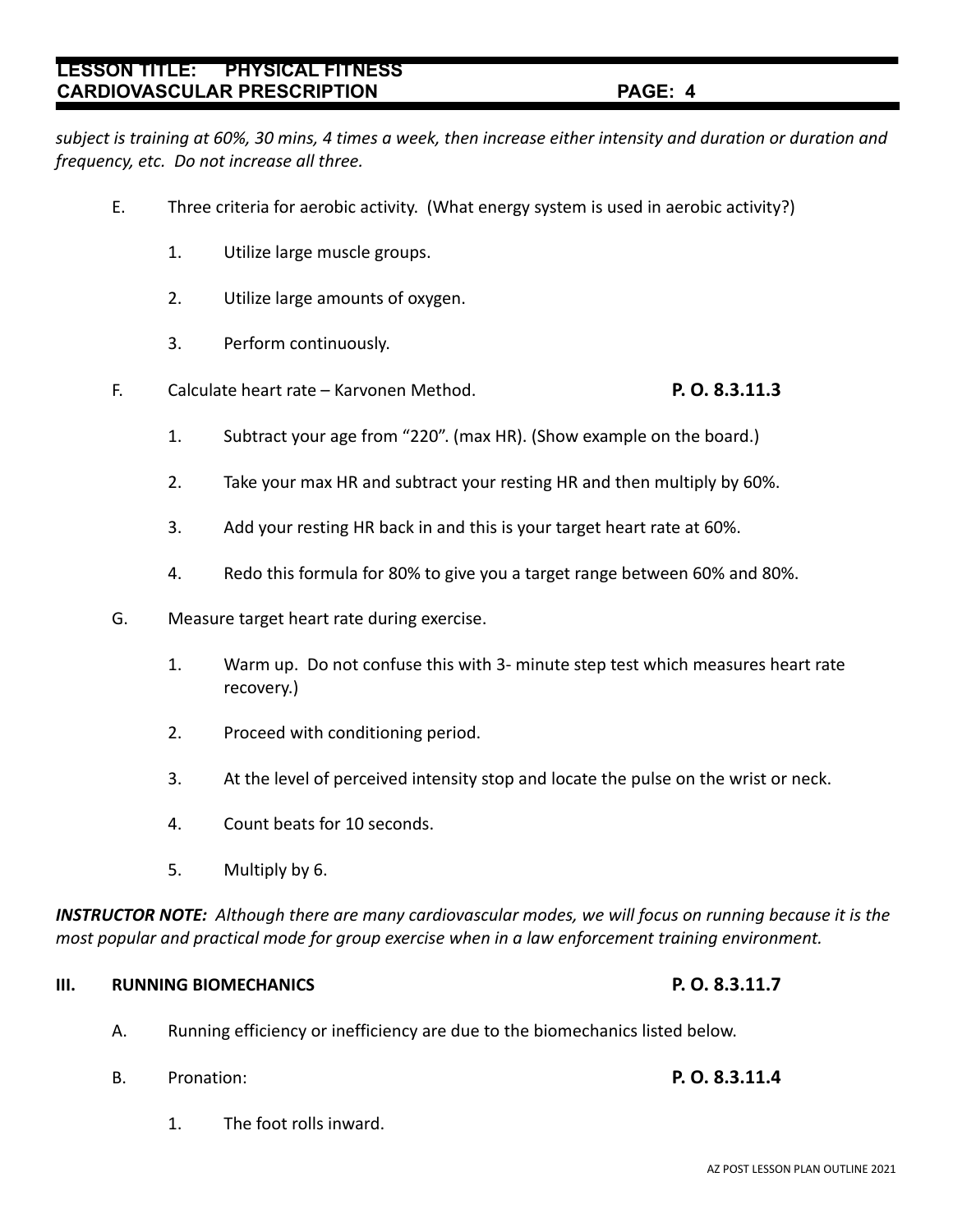- 2. The anatomical term is eversion. Over pronation causes the foot to roll too far inward.
- C. Supination: (High arches do not provide enough cushioning.)
	- 1. The foot rolls out.
	- 2. The anatomical term is inversion.
- D. Foot strike:
	- 1. The heel lightly strikes the ground then propels off the ball of the foot. Land quietly; do not slap the ground with your foot.
	- 2. Some tend to land too heavy or land on their toes.
- E. Stride length: **P. O. 8.3.11.5**

- 1. The distance between the propulsion and the landing. Think pushing forward with your rear foot, not reaching out with your front foot.
- 2. Sometimes confused with "over-striding."
- F. Stride frequency:
	- 1. Leg turnover.
	- 2. Should be 180-190 steps per minute for maximum efficiency. Imagine running on a hot sidewalk or hot coals.
- G. Arm drive:
	- 1. The arms dictate stride frequency. Think quick arms.
	- 2. Keeps arms at 90°.
	- 3. The hands should be slightly cupped (imagine cupping a butterfly).

### H. Posture:

- 1. "Stand tall," but not rigid.
- 2. A slumped posture restricts lung capacity.
- 3. When landing, the hips should be above the landing foot.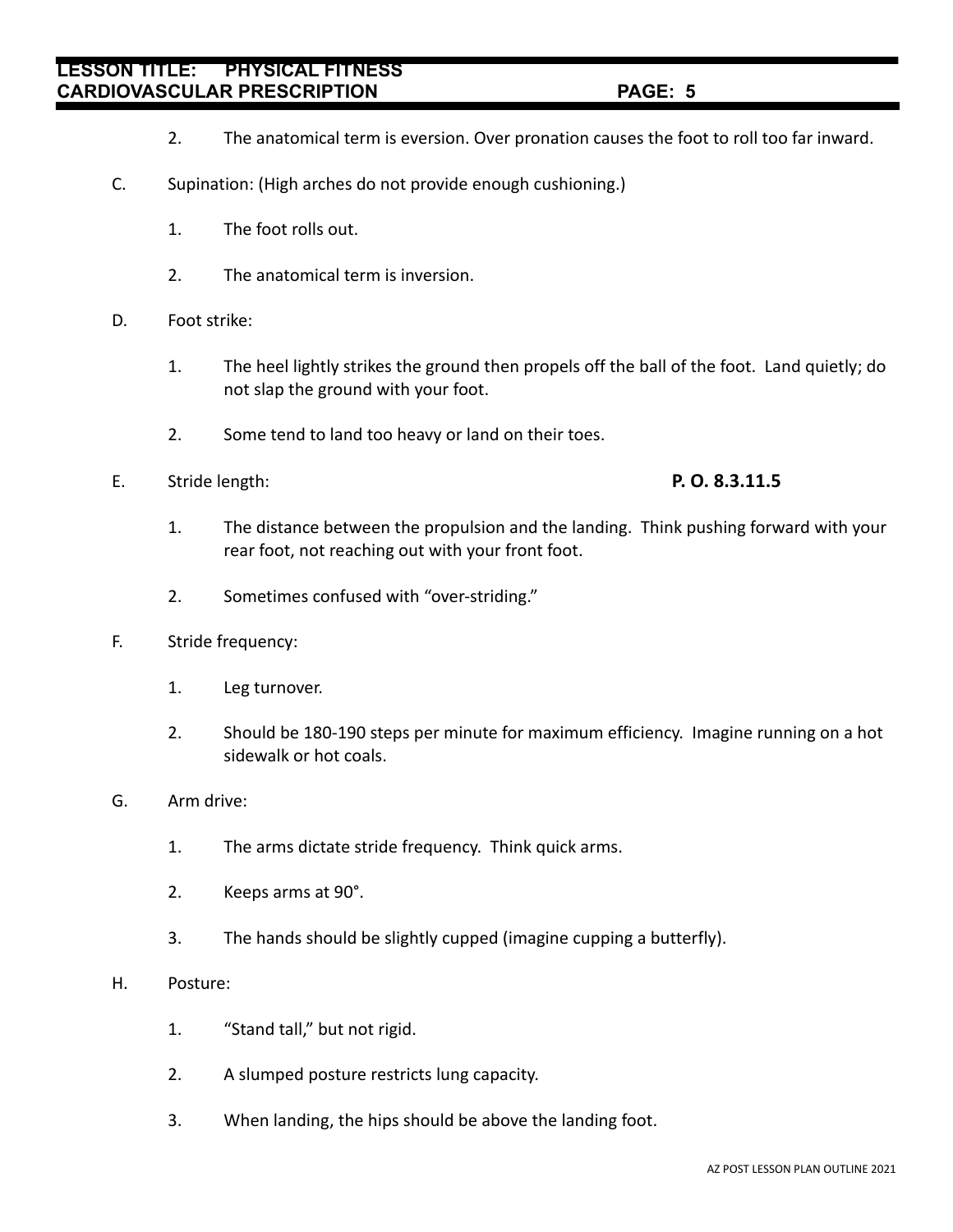- I. Breathing:
	- 1. Breathe from the "belly" not the "chest."
	- 2. As endurance improves so does oxygen uptake.
	- 3. Recovery will also improve with training.

# **IV. MAXIMIZE PERFORMANCE AND PREVENT INJURIES P. O. 8.3.11.6**

- A. Three (3) common causes of running injuries:
	- 1. Lack of stretching.
	- 2. Over- or under-training.
	- 3. Improper shoes or equipment.
- B. Ways to maximize performance:
	- 1. Increase flexibility and strength.
	- 2. Training programs or goals.
	- 3. Knowledge of equipment and shoes.

### **V. SELECTING THE PROPER RUNNING SHOES**

- A. Reasons:
	- 1. To avoid injury.
	- 2. To avoid unnecessary soreness.
	- 3. To maximize performance.
- B. There are three (3) foot types a wet test can determine foot type. With wet feet, step on a surface that will retain your footprint.
	- 1. Neutral or normal arches a natural cutout on the medial side of the foot between the forefoot and heel indicates the arch provides appropriate support.
	- 2. High or rigid arches the cutout between the forefoot and heel is separated by a gap, indicating that the arch does not provide shock absorption upon the weight of the subject.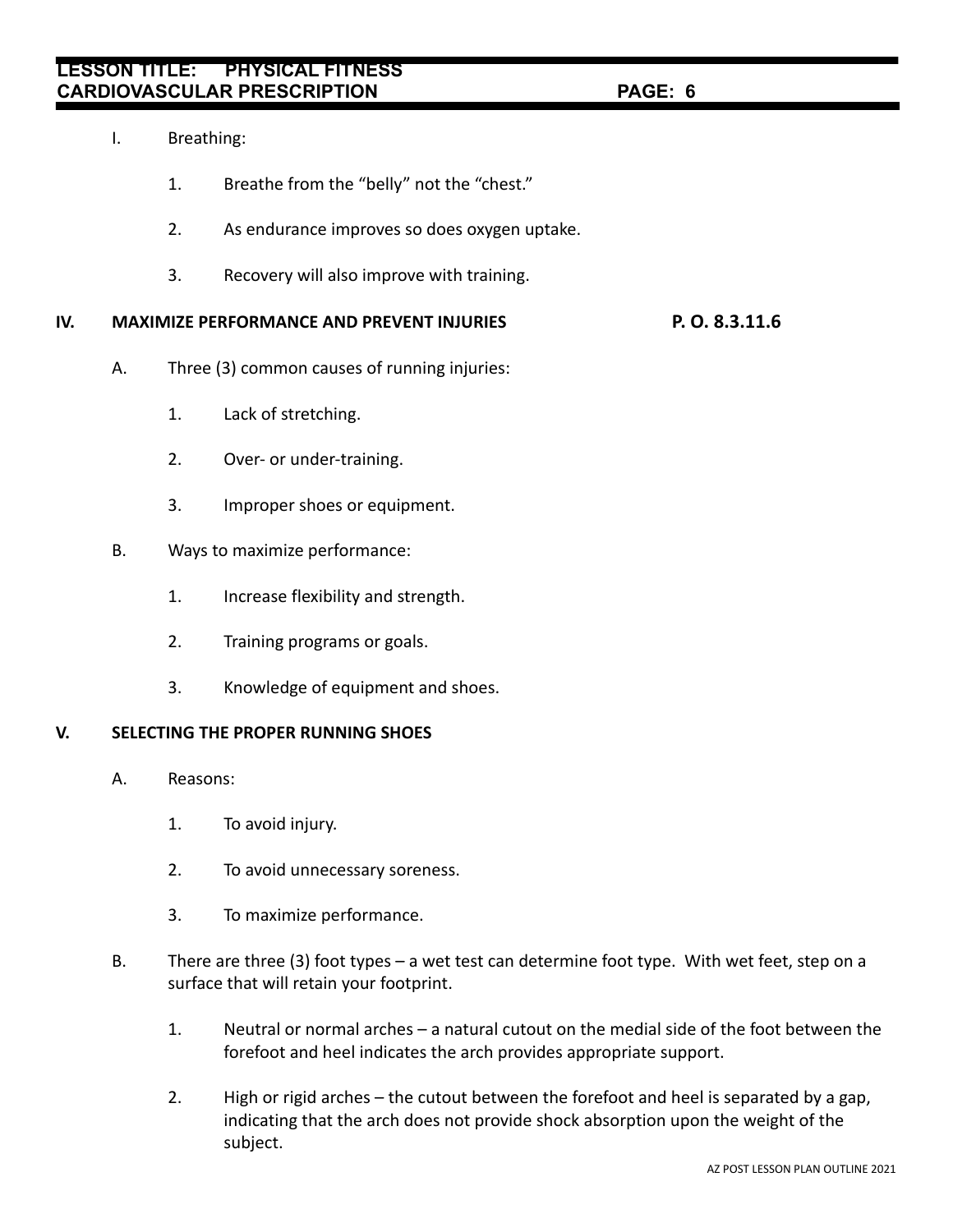- 3. Flat or collapsed arches the natural cutout does not exist or is minimal indicating that the arch fully collapses or flattens upon the weight of the subject.
- C. Five (5) types of running shoes: **P. O. 8.3.11.8**
	-

- 1. Cushioned:
	- a. Recommended for normal to rigid arches.
	- b. Provides cushion and flexibility to help absorb shock.
- 2. Stability:
	- a. Recommended for normal to flat-footed runners.
	- b. Provides support in the arches to prevent over-pronation.
	- c. Different levels of stability offered by manufacturers.
- 3. Motion control:
	- a. Recommended for the severe overpronator or larger runner.
	- b. Provides both medial and lateral support.
- 4. Racing shoe:
	- a. Recommended for race day or optimal performance training.
	- b. Not recommended for everyday training or running.
- 5. Trail shoe:
	- a. Recommended for trail running.
	- b. Provides cushion, support and a firmer outer sole to protect against stone bruises.
- D. Shoe manufacturers:
	- 1. Most shoe manufacturers make five (5) different running shoes.
	- 2. Each manufacturer has a patented cushioning system. None is better than the other.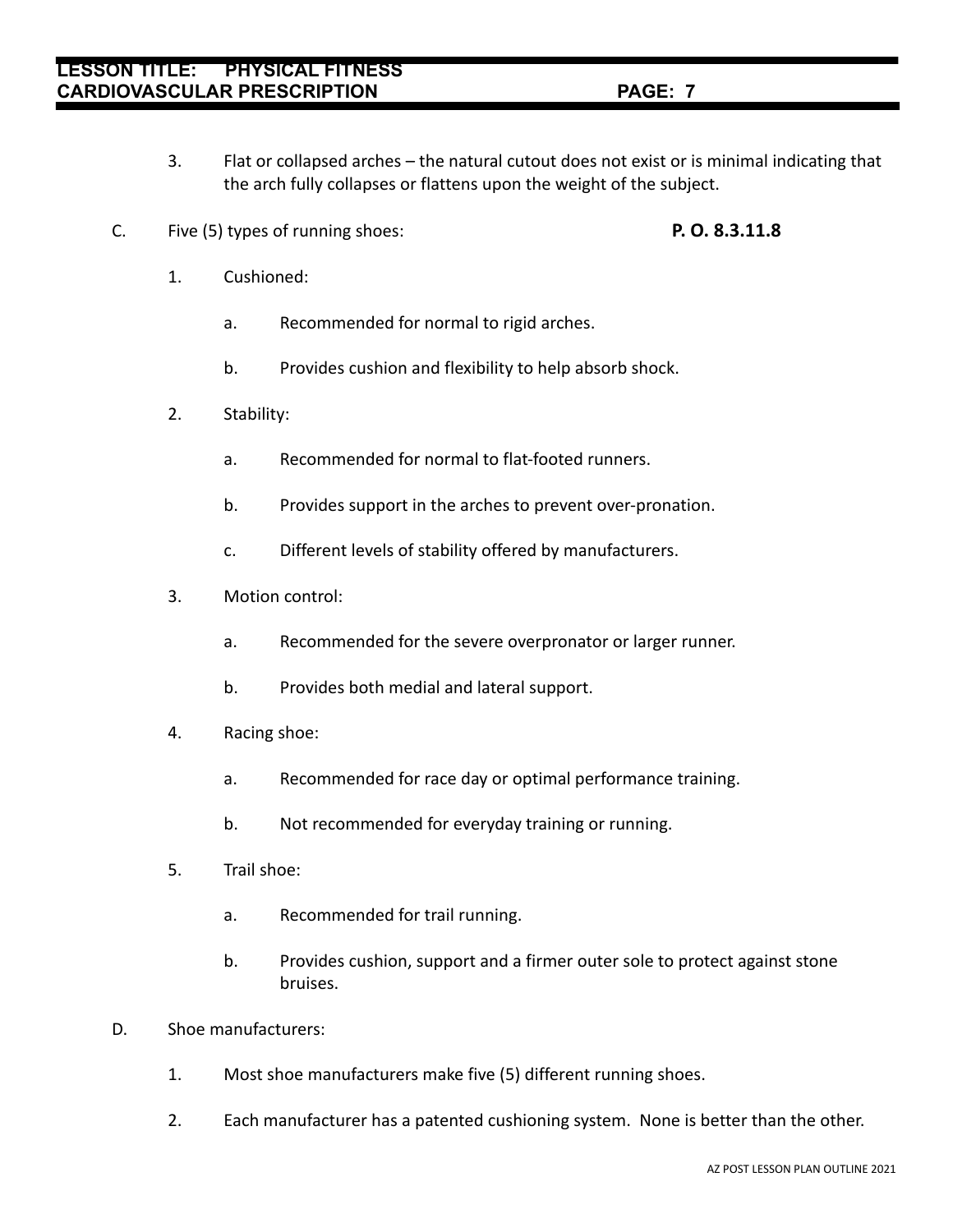- a. Nike has air.
- b. Asics has gel.
- c. Adidas has adiprene.
- d. Brooks has hydraflow.
- e. New Balance has Absorb.
- E. Considerations when purchasing running shoes:
	- 1. Purchase shoes from someone knowledgeable (specialty running stores are ideal).
	- 2. Purchase shoes in a larger size  $-$  approximately one-half  $(\frac{1}{2})$  to one (1) size larger.
	- 3. Purchase shoes by fit, not name or price.
	- 4. Purchase shoes after every 400 miles.
- F. Other considerations:
	- 1. Socks avoid 100% cotton socks. Cool Max or a poly-blend will prevent blisters by whisking away moisture from the skin.
	- 2. Running attire the same as above. Cotton fibers tend to retain moisture against the skin and can cause discomfort by chafing.

### **VI. PROPER TRAINING AND EQUIPMENT**

- A. Train smart.
	- 1. Proper warm-up and cool-down.
	- 2. Rest days; listen to your body.
	- 3. Do not start out too fast; set reasonable goals. Make it fun.
- B. Proper equipment.
	- 1. Check your shoes as you would the tires on your vehicle; replace when worn.
	- 2. Do not use your feet as shoe trees.